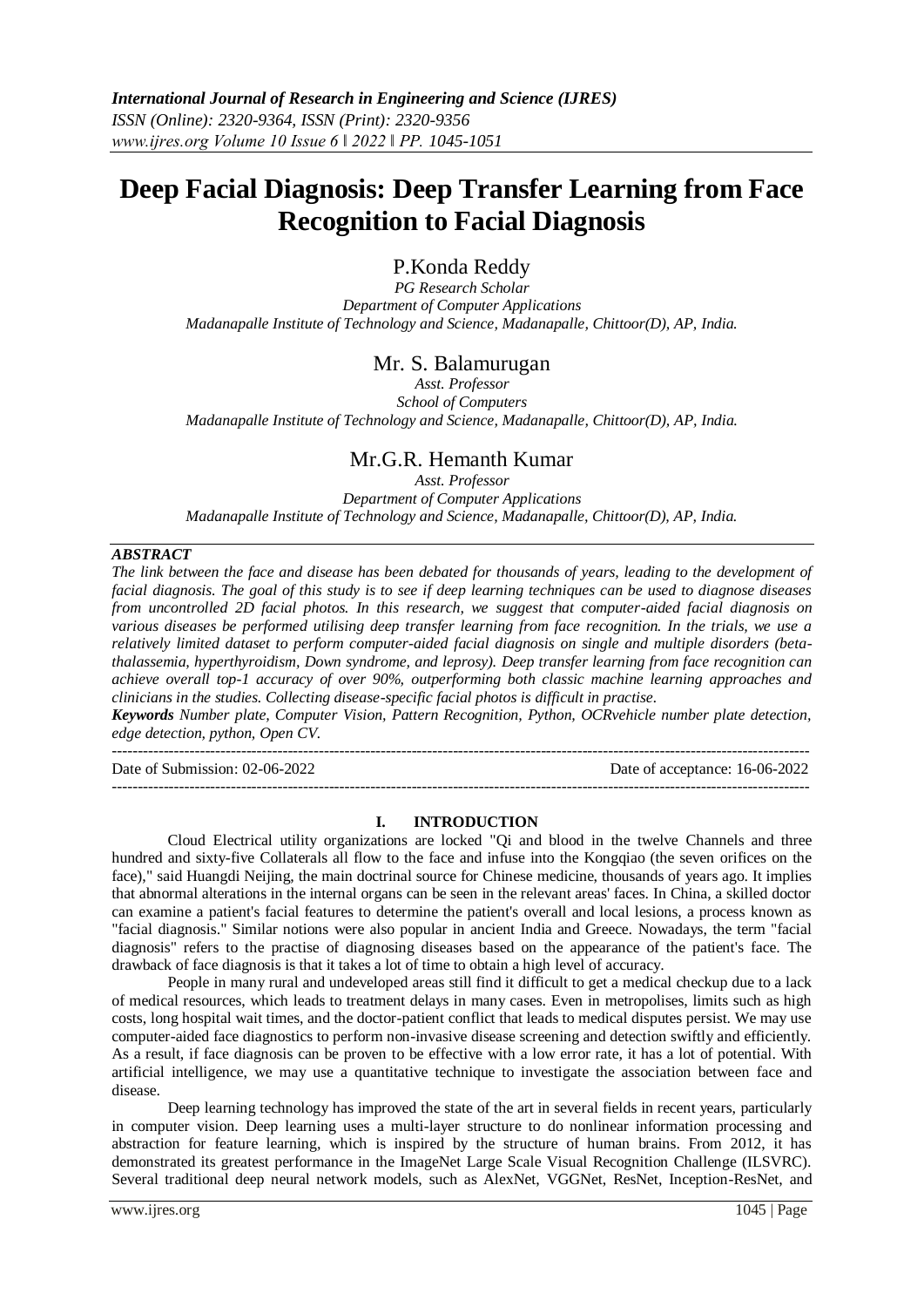SENet, arose as the challenge progressed. The findings of the ILSVRCs have demonstrated that deep learning approaches for learning features can communicate the data's intrinsic information more effectively than artificial features. Deep learning has become one of the most recent trends in artificial intelligence.

#### **II. LITERATURE REVIEW**

#### **[1] Y. Gurovich, Y. Hanani, O. Bar, G. Nadav, N. Fleischer, D. Gelbman, L. Basel-Salmon, P. M. Krawitz, S. B. Kamphausen, M. Zenker, and colleagues, "Identifying facial phenotypes of genetic illnesses using deep learning," Nature medicine, vol. 25, no. 1, pp. 60–64, 2019.**

In total, 8% of the population is affected by syndromic genetic conditions1. Clinical geneticists can learn a lot about a syndrome by looking at its facial features2. Recent research have shown that facial analysis technologies can match the ability of experienced doctors in identifying syndromes. These technologies, on the other hand, only detected a few illness phenotypes, limiting their utility in clinical situations where hundreds of diagnosis must be considered. We introduce DeepGestalt, a face image analysis framework that assesses similarities to hundreds of syndromes using computer vision and deep-learning techniques. DeepGestalt outperformed physicians in three preliminary tests, two of which were aimed at discriminating people with a target condition from those with other syndromes, and one of which was aimed at distinguishing various genetic subtypes in Noonan syndrome. On the last trial, which was conducted in a real-life clinical environment

**[2] "A deep cnn based transfer learning method for false positive reduction," Multimedia Tools and Applications, vol. 78, no. 1, pp. 1017–1033, 2019. Z. Shi, H. Hao, M. Zhao, Y. Feng, L. He, Y. Wang, and K. Suzuki, "A deep cnn based transfer learning method for false positive reduction," Multimedia Tools and Applications, vol. 78, no. 1, pp. 1017–** When using a Computer Aided Detection (CAD) system to detect pulmonary nodules in thoracic computed tomography, a low false positive (FP) rate is critical (CT). However, obtaining a low FP rate remains a difficult challenge because to the wide range of nodule appearance and size. We present a deep Convolutional Neural Network (CNN)-based transfer learning approach for FP reduction in pulmonary nodule diagnosis on CT slices in this research. To collect nodule features, we employed VGG-16, a state-of-the-art CNN model, as a feature extractor, and a support vector machine (SVM) for nodule classification. To begin, we moved all of the layers from an ImageNet pre-trained VGG-16 model to our target networks. Then we fine-tuned

**[3] "Robust sparse linear discriminant analysis," IEEE Transactions on Circuits and Systems for Video Technology, vol. 29, no. 2, pp. 390–403, 2018. J. Wen, X. Fang, J. Cui, L. Fei, K. Yan, Y. Chen, and Y. Xu, "Robust sparse linear discriminant analysis," IEEE Transactions on Circuits and Systems for Video Technology, vol. 29, no. 2, pp.**

Linear discriminant analysis (LDA) is a prominent supervised feature extraction method that has been branched out into other variations. Classical LDA, on the other hand, has the following drawbacks: 1) The resultant discriminant projection has poor feature interpretability; 2) LDA is susceptible to noise; and 3) LDA is sensitive to the number of projection directions used. To tackle the challenges mentioned above, a novel feature extraction method termed robust sparse linear discriminant analysis (RSLDA) is suggested in this study. By incorporating the l 2,1 norm, RSLDA adaptively selects the most discriminative features for discriminant analysis. An orthogonal matrix and a sparse matrix are also introduced at the same time to ensure that the extracted features can hold the original data's main energy and improve the quality of the data.

#### **III. PROPOSED METHOD**

We use Deep Learning and Neural Networks in the suggested system to record people's faces and detect any ailment that may be related with them. Deep learning improves disease detection accuracy while also being highly scalable. To deal with data imbalances in the system, we used a data augmentation technique. It also enables us to reduce overfitting and, as a result, achieve higher accuracies than ever before.

## **ADVANTAGES:**

## **ADVANTAGES:**

1. High Accuracy. 2. Low computational usage.

3.Does not require costly equipment's and easy to scale.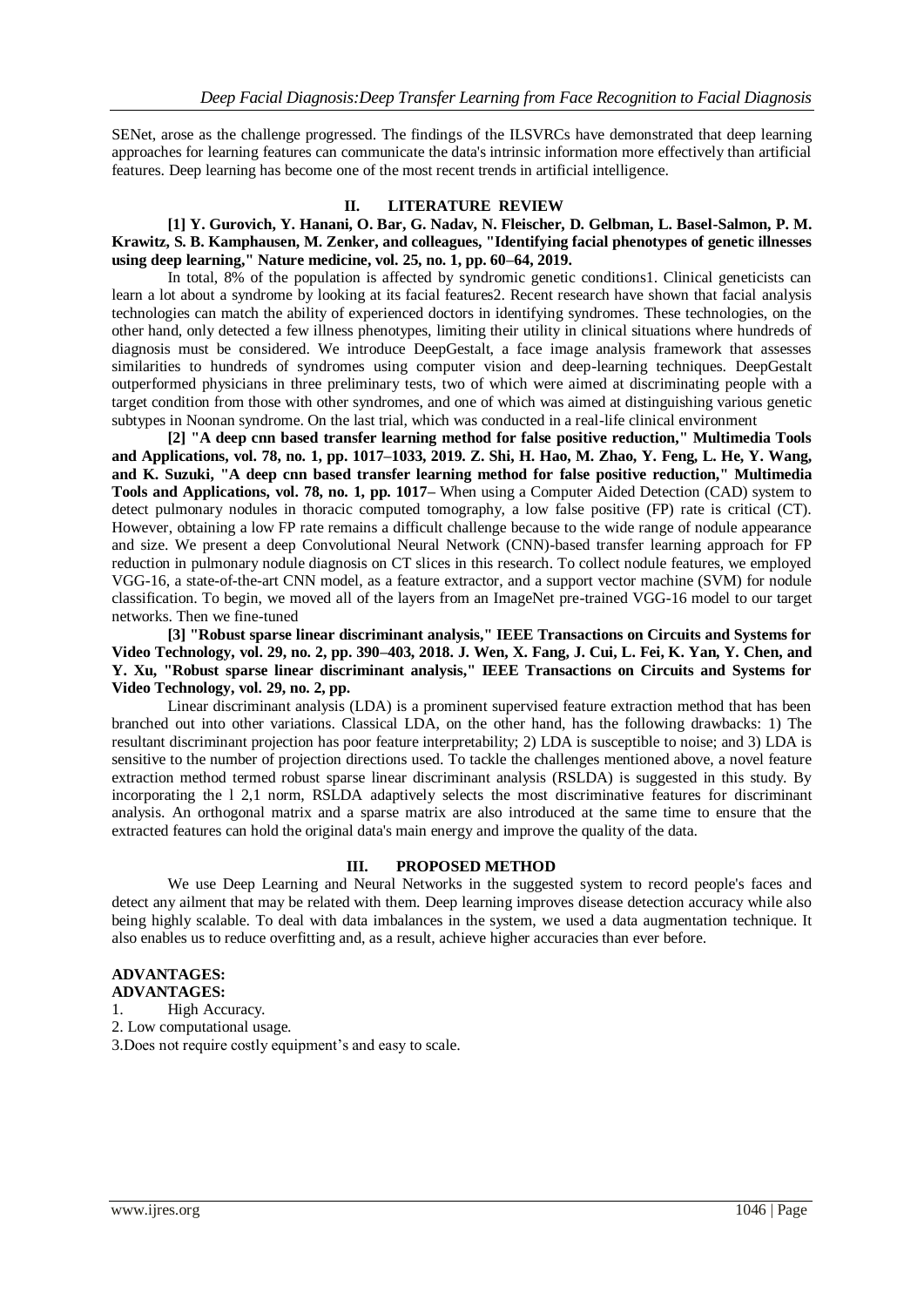## **IV. SYSTEM ARCHITECTURE**



4.1System Architecture

**(i).Send Query:** The user must be registered and **Modules:**

### **System**

## **User**

## **Admin**

#### **1.System:**

1.1 Create a Dataset:

A dataset containing photos of the desired items to be recognised is divided into training and testing datasets, with the test size set at 20-30%.

1.2 Pre-processing: Resizing and reshaping the photos into the proper format for our model to learn from. 1.3Training: Our model is trained using the CNN method using a pre-processed training dataset.

2.User:

2.1 Register The user must register, and the information must be saved in the MySQL database.

2.2 Login To utilise an application, a registered user must login to the website using valid credentials.

2.1 Project Overview

We have successfully constructed an application that classifies photographs in this application.

2.2 Add an image

The user must upload an image, which must then be classified.

Prediction  $(2.3)$ 

Our model's outcomes are displayed as Down syndrome, hyperthyroidism, beta-thalassemia, or leprosy. 2.6 Logout When the prediction is finished, the user can exit the programme.

## **V. IMPLEMENTATION**

The problem of gaining knowledge on service utilities is difficult, but it can be easily done with a Knowledge Sharing on Electrical Utilities application like this. Well experienced Service providers given knowledge on Electrical Utilities to the Customer. So that customer can get knowledge on Electrical Utilities.

Knowledge engineering methods were initially developed for the design of knowledgebased systems (KBS). The application of knowledge engineering techniques have diversified into related areas such as requirements engineering and knowledge management. Knowledge engineering has a significant role to play in the management of knowledge as a resource within organizations. Through the application of knowledge engineering techniques, existing organizational processes and procedures can be appreciated and captured, enabling streamlining and optimization of existing processes and knowledge resources. Knowledge management within an organization can also receive support in the form of knowledge-based systems, often requiring a more detailed knowledge engineering approach than that required for process modelling.

The graphical overview of the functionality provided by a system in terms of actors, their goals (represented as use cases), and any dependencies between those use cases.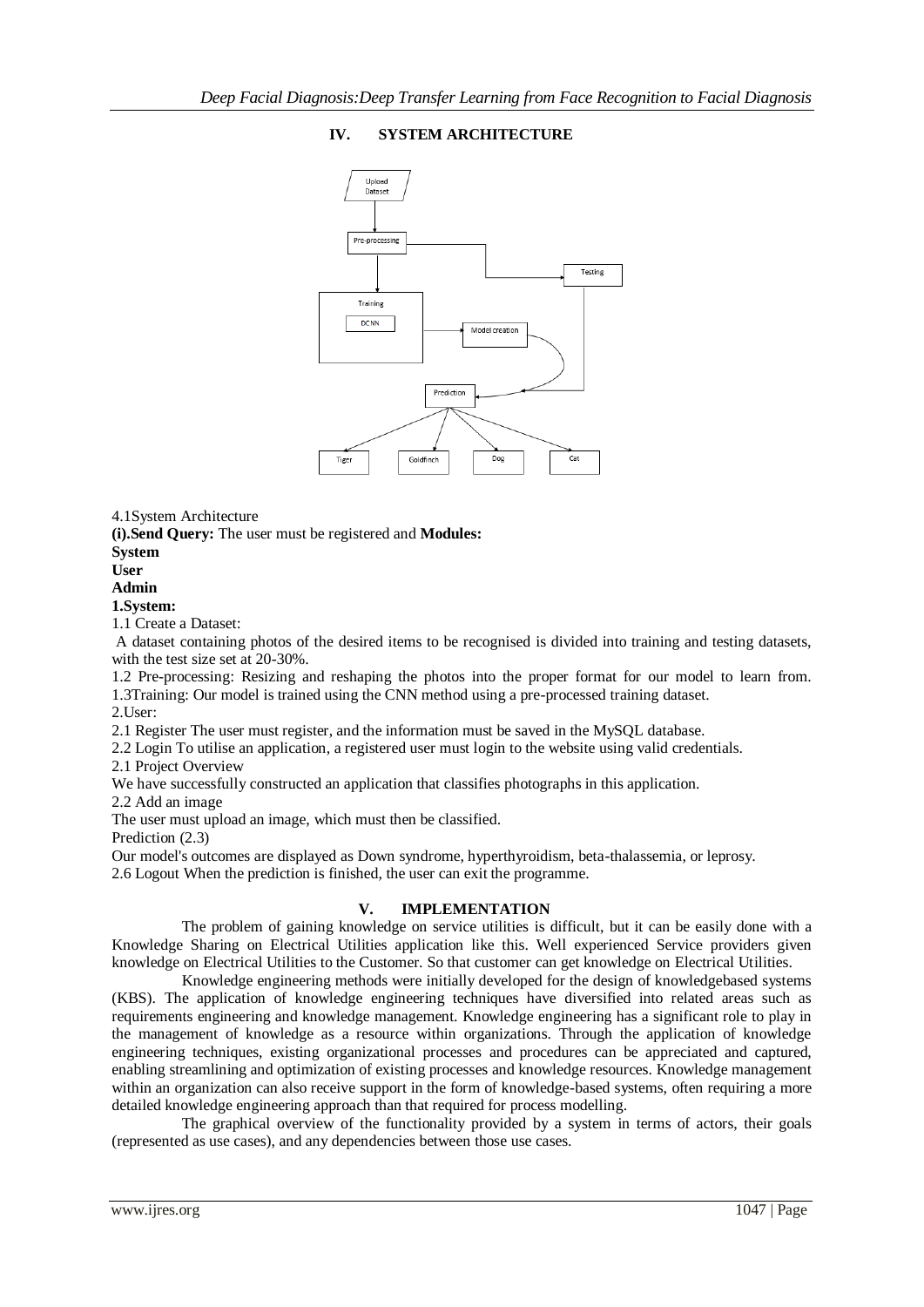

5.1 Functionality of the System

### **VI. Experimental Results:**

By using this web application, we got the results successfully with the help of admin, users and service providers. The following are the screenshots of the required results.



6.2 Admin Home Page:



6.3 Admin View Service Provider page:

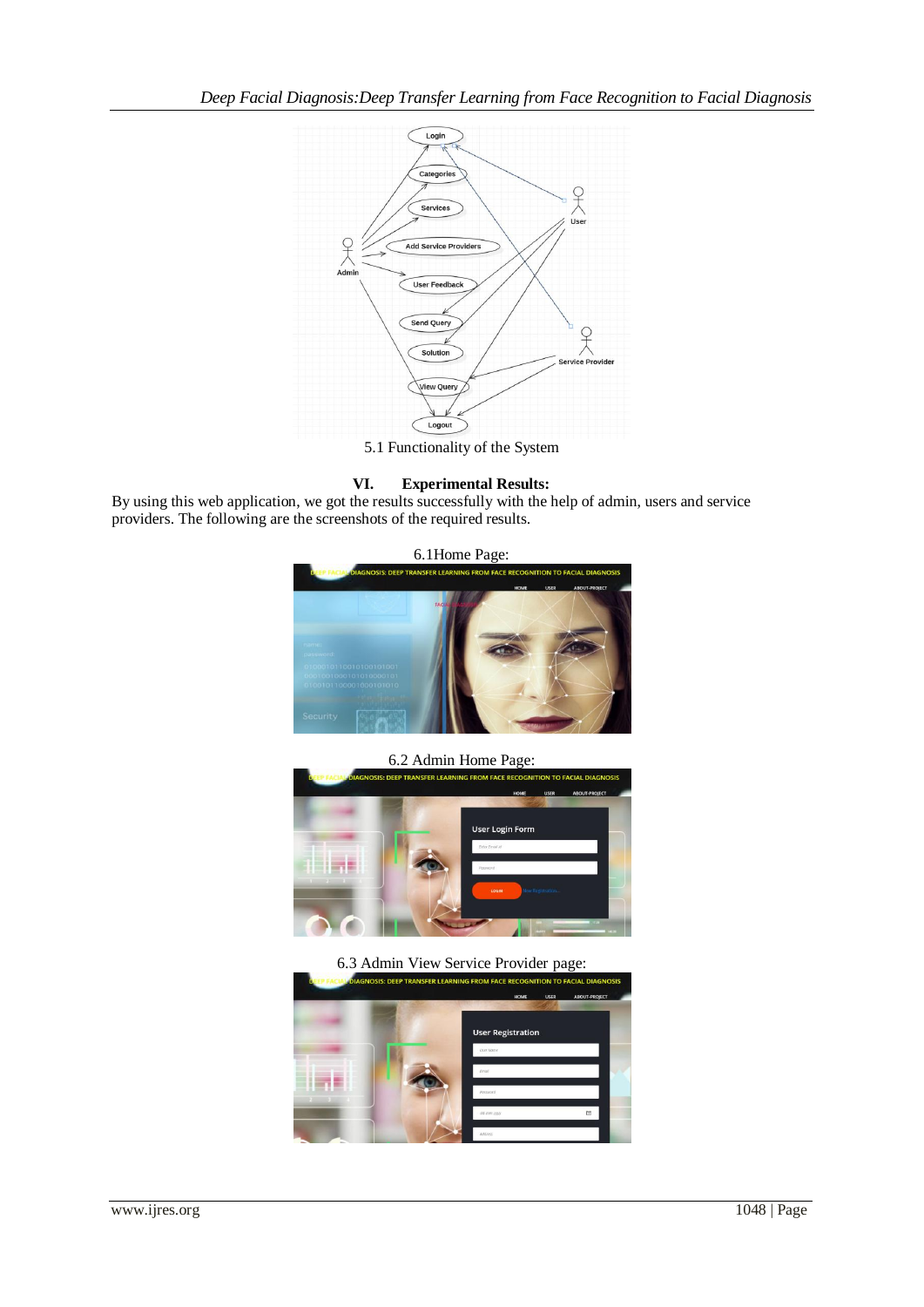

6.5User Home Page:



## 6.6Service Provider Login Page:



**6.7Service Provider Home Page:**<br>AGNOSIS: DEEP TRANSFER LEARNING FROM FACE RECOGNITION TO

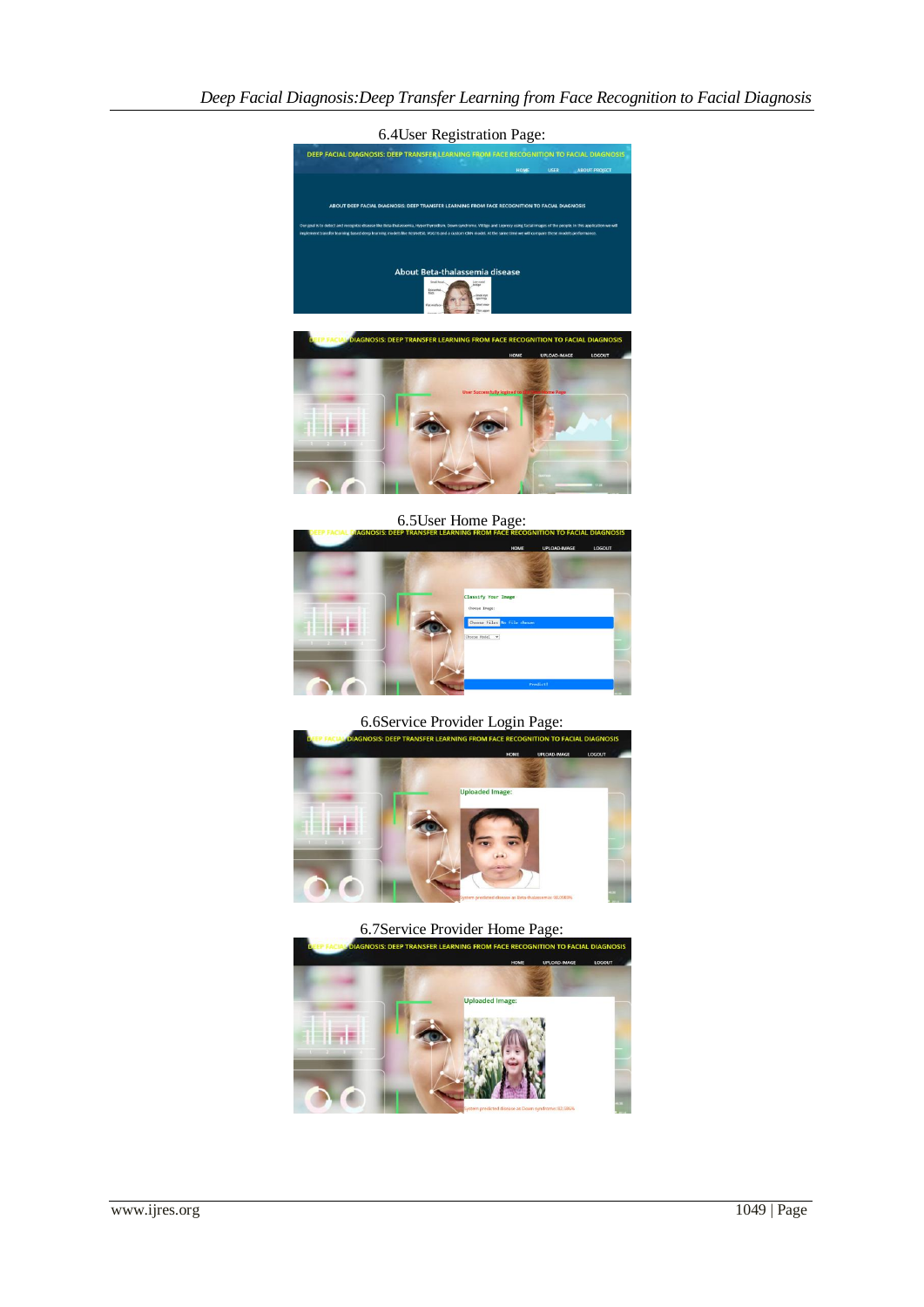|    | <b>Insight: Effective Way of Knowledge Sharing</b><br>View Queries<br>Back<br>Home |                                   |                         |                                      |             |                            |                                                                |        |
|----|------------------------------------------------------------------------------------|-----------------------------------|-------------------------|--------------------------------------|-------------|----------------------------|----------------------------------------------------------------|--------|
|    |                                                                                    |                                   |                         |                                      |             |                            |                                                                |        |
|    | id uname                                                                           | email                             | cname                   | <b>View User Queries</b><br>location | service     | query                      | solution                                                       | Send   |
|    | keerthi                                                                            | akulakeerthana000@gmail.comMobile |                         | tot                                  | redmi       | higgug                     | dfyfdcfy                                                       | Sended |
|    |                                                                                    | gayathri gayathri@gmail.com       | Ac                      | Nellore                              | LG.         | problem                    | jktlopfg                                                       | Sended |
| B  | Harika                                                                             | harika@gmail.com                  | bcs                     | Guntur                               | Microsoft   | ihvuoolm                   | kighadff                                                       | Sended |
| g  | Rasi                                                                               | rasi@gmail.com                    | Ac                      | Vijayawada                           | l.G         | bnmcfd                     | <b>Whithin</b>                                                 | Sended |
| 5. |                                                                                    | nandhini nandhini2301@gmail.com   | Fan                     | puttur                               | Usha        | asdfeh                     | nbwcmk                                                         | Sended |
| 6. | sirisha                                                                            | sirisha@gmail.com                 | Refrigerator korlagunta |                                      | Godrei      | nopoo                      | kkoool                                                         | Sended |
| 7  | ivothi                                                                             | ivothi@gmail.com                  | Mobile                  | Banglore                             | redmi       | hikl                       | bbbbb                                                          | Sended |
|    | 8 vanaja                                                                           | vanaja@gmail.com                  | Mobile                  | Nellore                              | Wyo Y50     | Wifi Problem               | Fault in your wifi router                                      | Sended |
|    | 15 ramya                                                                           | ramya@gmail.com                   | Mobile                  | gudur                                | Oppo<br>Pro | Pro?                       | F17How to root F17You need to turn on USB Sended<br>Debugging. |        |
|    |                                                                                    | roopa@gmail.com                   | Ac                      | Banglore.rd                          | Voltas      | why is not working pending |                                                                | Send   |

6.9Send Solution to User Page:



6.9.1Sended Solution to User Page:



#### **VII. CONCLUSION**

Computer-aided face diagnosis has been shown in a growing number of studies to be a potential method for illness screening and detection. We propose deep transfer learning from face recognition algorithms in this research to achieve computer-aided facial diagnosis with certainty and validate them on single disease and multiple diseases with a healthy control. In the instance of the tiny dataset of facial diagnosis, the experimental results of above 90% accuracy have proved that CNN as a feature extractor is the best suited deep transfer learning approach. To some extent, it can tackle the general problem of insufficient data in the facial diagnosis domain. With the support of data augmentation approaches, we will continue to discover deep learning models to perform face diagnosis efficiently in the future. We are hoping for the best

#### **REFERENCES**

- [1]. Huang Di Nei Jing Su Wen: Nature, Knowledge, Imagery in an Ancient Chinese Medical Text: With an Appendix: The Doctrine of the Five Periods and Six Qi in the Huang Di Nei Jing Su Wen. [1] P. U. Unschuld, Huang Di Nei Jing Su Wen: Nature, Knowledge, Imagery in an Ancient Chinese Medical Text: With an Appendix: The Doctrine of the Five Periods and Six Qi in the Huang Di Nei J 2003, University of California Press.
- [2]. A. Krizhevsky, I. Sutskever, and G. E. Hinton, "Imagenet classification using deep convolutional neural networks," Advances in neural information processing systems, vol. 2, no. 1, pp. 1097–1105, 2012.
- [3]. C. Szegedy, W. Liu, Y. Jia, P. Sermanet, S. Reed, D. Anguelov, D. Erhan, V. Vanhoucke, and A. Rabinovich, "Going deeper with convolutions," IEEE conference on computer vision and pattern recognition, 2015, pp. 1–9.